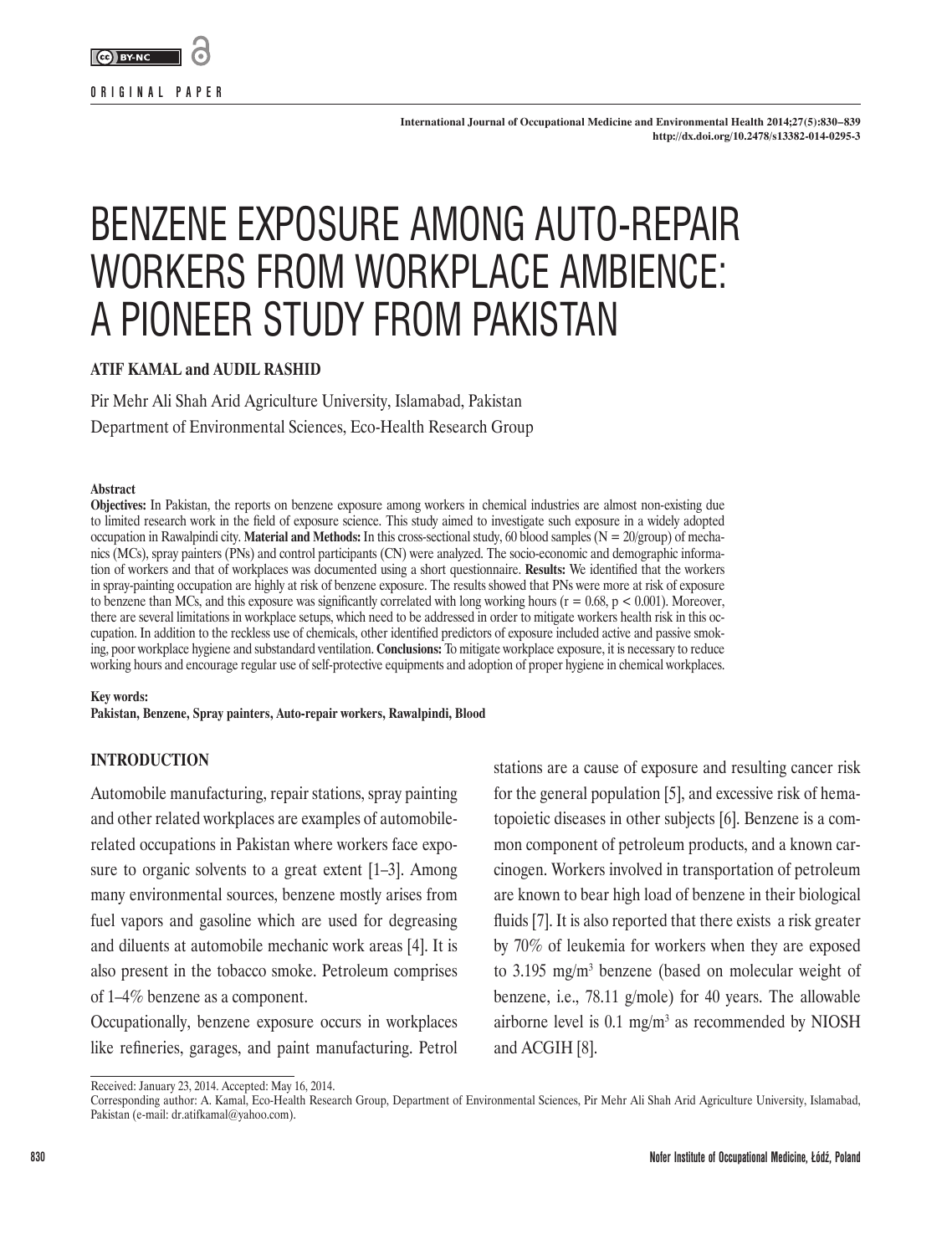According to Kalnas and Teitelbaum [8], workplace hygiene is an important determinant of exposure. In workplaces, mere cleaning is not enough, but it requires that furniture, seating and resting places should also be thoroughly cleaned. Similarly, the surfaces of floors, walls and ceiling must be kept free from residues and waste storage receptacle must be used as a routine to improve the hygiene in workplaces. A recent study by the Health and Safety Executive [9] showed that shipyard painters were exposed to ethyl benzene and xylene, and that skin absorption was the dominant route of exposure among spray painters (PNs). Occupational surveillance and risk analysis for specific job responsibilities has enormous potential in risk identification and prevention of chemical exposure. In this context, studies have used demographic characteristics [10], because features like age, gender, body mass index (BMI), smoking status, consumption of contaminated food are important determinants of exposure surveillance. In the current study, the main focus was to evaluate the exposure to benzene among automotive workshop mechanics. It was also intended to identify the workplace and environmental predictors which could be considered potential risk factors for the health of the studied cohort.

## **MATERIAL AND METHODS**

#### **Socio-demographic data**

In this study, frequent visits were made to the workplaces for blood sampling and visual monitoring [11]. Blood sampling and the acquisition of questionnaire data were performed on the same day and in the same place. The subjects were selected from the slums areas and main market areas of Rawalpindi city.

A multiple choice questionnaire was used to gain information on the socio-demographic status of workers and workplace environmental hygiene conditions. The workplace hygiene was ranked as 'good,' 'satisfactory'

or 'poor' following pre-set criteria assigned to workplace floors, ceilings, walls and overall contamination at work areas. Evaluation of workplace criteria included an assessment of general maintenance and chemical handling, evidence of spills or residues, presence of exhaust facilities and overall conditions of walls, ceilings and floors, and air circulation across the work areas, all of which were recorded through the questionnaire as numerical rankings. The floors heavily contaminated with chemical residue and other debris were given the lowest rank (poor). Middle and highest ranks were given to those areas which were kept free of chemicals, to a great extent, and were maintained properly, i.e., there were separate working and storage areas with distinguished chemical disposal areas. Workplace furniture, walls and ceilings were ranked using similar criteria. The workers' use of self-protective equipments, like gloves, masks, respirators, etc. as self-safety protocol, was also recorded. Blood sampling was performed in a separate, least contaminated spot of the workplace.

# **Sampling strategy**

Sampling sites were divided into control and exposed areas, from where 60 blood samples from 3 groups,  $(N = 20$  from each group, i.e., mechanics – MCs, spray painters – PNs and control participants – CNs) were collected. Control subjects were selected from persons with non-chemical occupations, who work indoors for similar hours, but in workplace conditions that are relatively free of chemicals. All the blood samples were taken during regular work hours. Sterile syringes, vacutanors, disposable gloves, alcoholic swabs and safety bandages were used every time to ensure safety and minimize sampling errors and chances of contaminations. From each participant, 3–4 ml of blood was taken from the antecubital vein and was immediately transferred into vacutanors. All the samples were immediately transferred to the analytical laboratory for further processing and storage.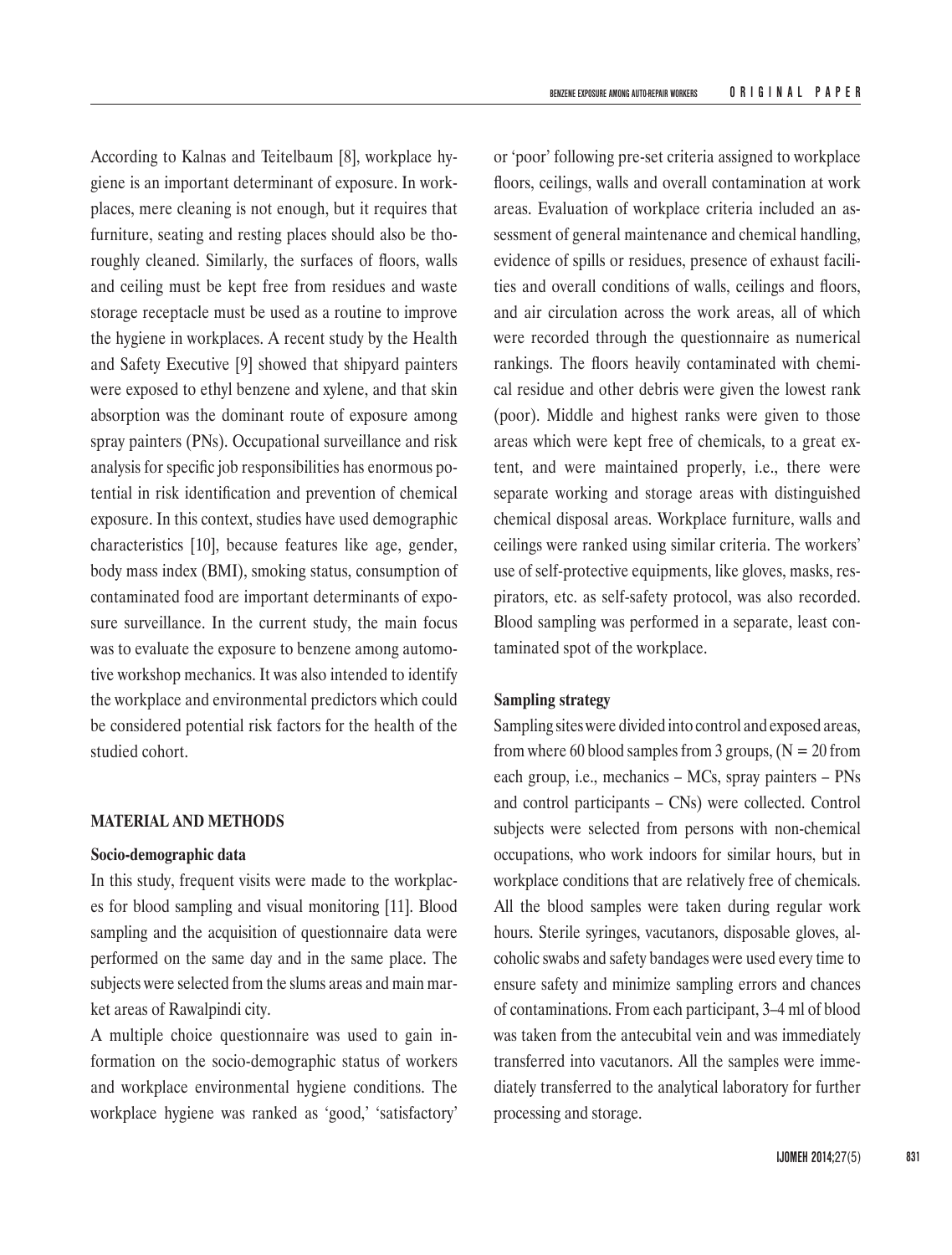# **Blood benzene analysis and quality control parameters**

All the steps of the extraction were standardized, with making every possible effort to avoid contamination and to observe good laboratory practices. Samples standard concentrations were prepared and analyzed according to a previously reported method [12–14]. Calibration standards were prepared by serial dilutions in acetonitrile, from the stock. The prepared standards (100  $\mu$ g×ml<sup>-1</sup>) were run a number of times; and the signal-to-noise ratio (S/N) method was used to determine the limit of detection (LOD, i.e., 0.003  $\mu$ g×ml<sup>-1</sup>) with an average R<sup>2</sup> = 0.99. The method included 5–6 procedural blanks runs following the same number of standard samples runs to get the average value of baseline noise and the standard, respectively. The baseline was stabilized and a blank was run every time prior to the analysis. The method performance was evaluated by multiple analyses of control blood samples previously spiked with a standard containing the known concentration of benzene.

The control blood samples were spiked with known concentrations of the standard, and kept overnight for homogenization. The recovery efficiency of benzene ranged between 86 and 102.6%, with a relative standard deviation (RSD) of  $\pm 16$ . A 5-point calibration curve was drawn for quantification, and benzene in the samples was identified on the basis of respective retention times quantified on the basis of respective peak areas and expressed as  $mg \times l^{-1}$ .

#### **Statistical analysis**

Categorical variables were analyzed using the Chi<sup>2</sup> test to observe the group-wise differences in socio-economic and demographic characteristics. Concentration of benzene in blood of different groups was compared by employing an independent sample t-test, while the associations between long-transformed laboratory data and questionnaire data (i.e., smoking status, work hours, etc.) were analyzed using the Pearson and Spearman correlation

analyses. An  $\alpha$ -level of  $p < 0.05$  was considered as statistically significant. The principal component analysis (PCA) was conducted several times with a varimax rotation. The adequacy of sample sizes and the suitability of data for PCA analysis were evaluated, the correlations between items were also sufficient and large enough for PCA application (i.e.,  $KMO = 0.76$ , Bartlett's test of sphericity Chi<sup>2</sup> = 158.69,  $p < 0.001$ ). Tabulation, correlation and graphical representation were carried out in Microsoft Excel spreadsheets, whereas other statistical analyses were performed using SPSS version 13.

#### **Ethics**

Only those subjects were recruited that were willing to participate and that were clearly informed about the purpose of investigations and expected outcomes. All subjects singed the questionnaire as their written consent. Sampling and logistic support for this research was granted by the ethical review committee of the University in collaboration with the Volunteer's Social Welfare Organization (VSWO) (registered under Social Welfare Act, 1961, Pakistan).

#### **RESULTS**

# **Socio-economic and demographic characteristics of respondents**

The socio-demographic features of participants, i.e., MCs and PNs and the CNs group are summarized in Table 1. Spray painters had the lowest level of education and income  $(p < 0.001)$  in comparison with the CNs group  $(p < 0.001)$  (Table 1). No significant difference in age, height, and weight was observed among the 3 groups. During samples collection it was observed that none of the workers in the exposed groups (MCs and PNs) was equipped with any kind of self protective equipment.

Among all the areas visited during the survey, only 10% had satisfactory hygiene, whereas 90% places were under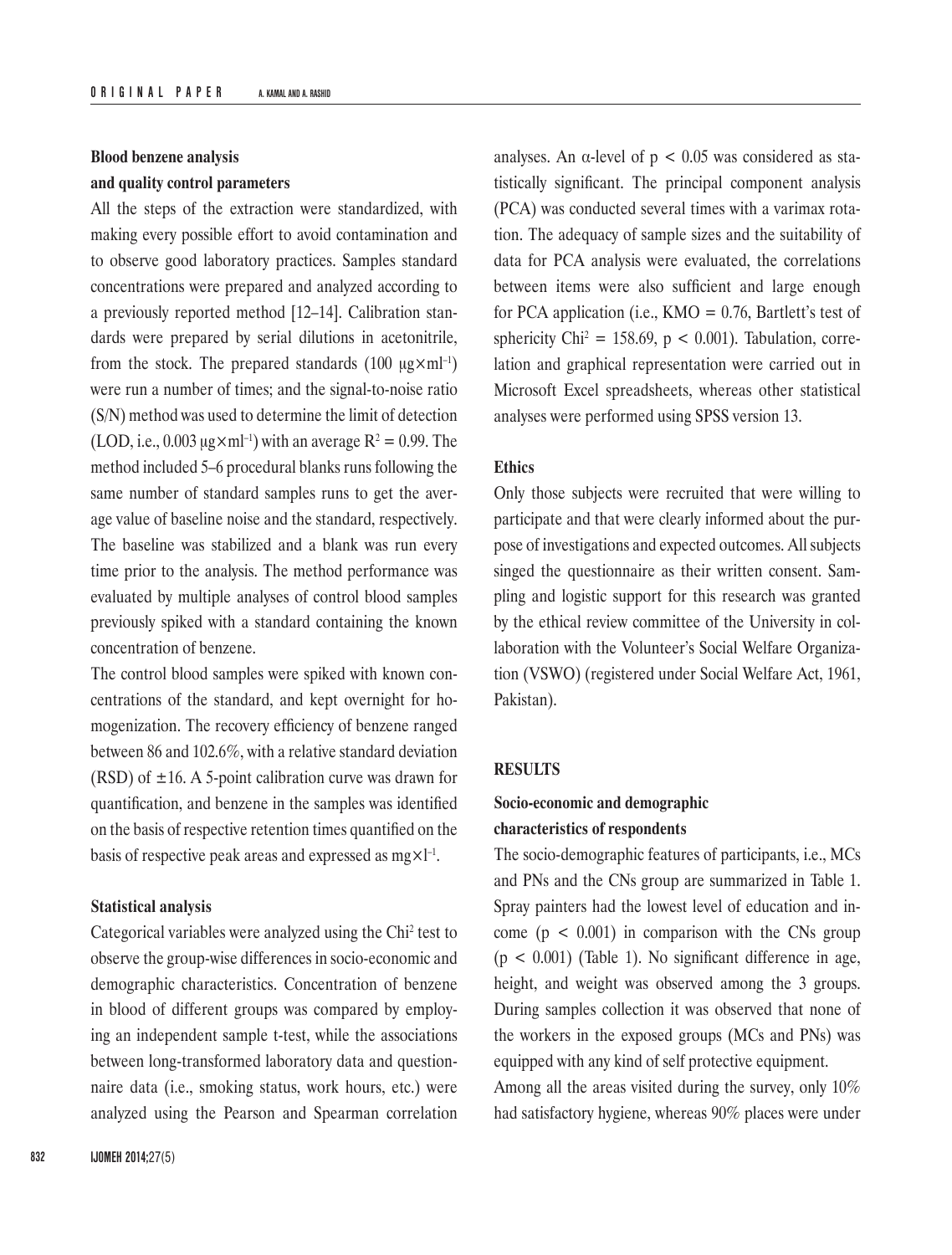| Variable                                     | Exposed group               |                      |                     | $\mathbf{p}$           |                        |
|----------------------------------------------|-----------------------------|----------------------|---------------------|------------------------|------------------------|
|                                              | mechanics<br>spray painters |                      | Control group       | PNs<br>vs. CNs         | <b>MCs</b><br>vs. CNs  |
| Age (years) [M (25-75th)]                    | $27.5(25.3-29.0)$           | $28.1(25.25-30.8)$   | 26.85 (22.3-29.7)   | $0.51^{\rm a}$         | $0.21^{\rm a}$         |
| Height (cm) $[M (25-75th)]$                  | $171(165.0-176.0)$          | $170.6(165 - 173.7)$ | $171(164 - 176)$    | 0.77a                  | $1^{\rm a}$            |
| Weight (kg) [M (25–75th)]                    | $61(56-62.8)$               | $58.5(55-62)$        | $59.5(55-65)$       | $0.84^{\mathrm{a}}$    | $0.67$ <sup>a</sup>    |
| BMI [M (25-75th)]                            | $18.9(18.2 - 20.3)$         | $19.05(18.4 - 20.7)$ | $19.1(18.2 - 20.9)$ | $0.88^{a}$             | $0.92^{\mathrm{a}}$    |
| Working (h/day)                              | $8 + 1.83$                  | $8.5 \pm 1.42$       | $6 + 1.93$          |                        |                        |
| Blood benzene concentration $(mgxl^{-1})$    |                             |                      |                     |                        |                        |
| $M(25-75th)$                                 | $0.28(0.09 - 0.88)$         | $0.11(0.01 - 0.79)$  | $0.05(0.01 - 0.25)$ | $0.028^{\rm b}$        | 0.20 <sup>b</sup>      |
| $M$ (min.-max)                               | $0.86(0.43 - 3.60)^*$       | $0.51(0.23 - 1.30)$  | $0.18(0.2 - 0.87)$  | $r = 33c$              |                        |
| Income rupees $(\times 10^3)$ [Me (25–75th)] | $8.5(6.50-11.50)$           | $8.5(8-10)$          | $14(12.3-16)$       | $< 0.001$ <sup>a</sup> | $< 0.001$ <sup>a</sup> |
| Education $(\% )$                            |                             |                      |                     |                        |                        |
| under-primary                                | 16(80)                      | 8(40)                | 0(0)                | $< 0.001$ <sup>d</sup> | $< 0.001$ <sup>d</sup> |
| primary                                      | 3(15)                       | 7(35)                | 3(15)               |                        |                        |
| secondary                                    | 1(5)                        | 4(20)                | 12(60)              |                        |                        |
| higher-secondary                             | 0(0)                        | 1(5)                 | 5(25)               |                        |                        |
| Smoking status $(\% )$                       |                             |                      |                     |                        |                        |
| non-smoker                                   | 8(40)                       | 11(55)               | 17(85)              | $< 0.005$ <sup>d</sup> | 0.225 <sup>d</sup>     |
| smoker                                       | 12(60)                      | 9(45)                | 3(15)               |                        |                        |
| Smokers at home $(\% )$                      |                             |                      |                     |                        |                        |
| no                                           | 12(60)                      | 10(50)               | 16(80)              | $< 0.150$ <sup>d</sup> | $< 0.048$ <sup>d</sup> |
| yes                                          | 8(40)                       | 10(50)               | 4(20)               |                        |                        |
| Workplace exhaust system $(\%)$              |                             |                      |                     |                        |                        |
| good                                         | (0)                         | 0(0)                 | 3(15)               | $< 0.027$ <sup>d</sup> | $< 0.027$ <sup>d</sup> |
| satisfactory                                 | 1(5)                        | 1(5)                 | 5(25)               |                        |                        |
| poor                                         | 19(95)                      | 19(95)               | 12(10)              |                        |                        |
| Workplace hygiene $(\% )$                    |                             |                      |                     |                        |                        |
| good                                         | 0(0)                        | 0(0)                 | 16(80)              | $< 0.001$ <sup>d</sup> | $< 0.001$ <sup>d</sup> |
| satisfactory                                 | 1(5)                        | 3(15)                | 4(20)               |                        |                        |
| poor                                         | 19(95)                      | 17(85)               | 0(0)                |                        |                        |

**Table 1.** Personal characteristics and blood benzene data of the subjects in the exposed groups vs. the control group

BMI – body mass index; MCs – mechanics; PNs – spray painters; CNs – control participants; BMI – body mass index; Me – median; M – mean; min. – minimum value; max – maximum value.

\* Significant at  $= p < 0.05$ .

a Independent sample t-test; <sup>b</sup> Mann Whitney's U-test; c Size of the effect; <sup>d</sup> Chi<sup>2</sup> analysis.

poor hygiene conditions (Table 1). The ventilation in the workplaces was generally poor, i.e., the quality of the exhaust systems was not very good. The comparative analysis of blood benzene concentration showed significantly higher concentrations in blood samples of PNs than CNs ( $p < 0.001$ ) (median: 0.28 and 0.05 mg $\times$ 1<sup>-1</sup>, respectively).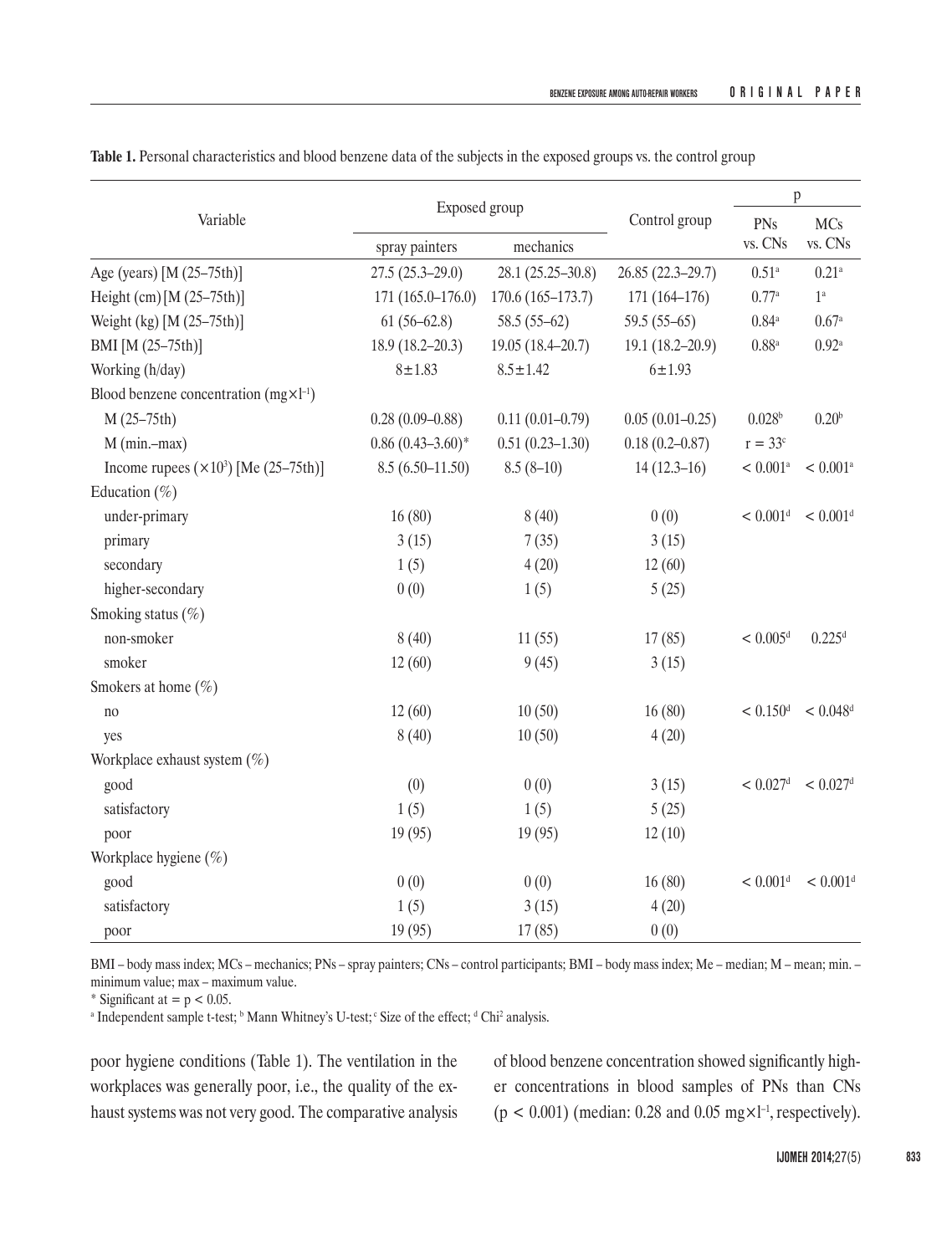The blood benzene levels were higher in PNs as compared to the MCs (i.e., 0.86 and 0.51 mg $\times$ 1<sup>-1</sup>, respectively), but the difference was non-significant.

When the data were split into smokers (SMs) and nonsmokers (nSMs), we observed significantly higher benzene levels among SMs than nSMs in all 3 groups  $(p = 0.001, 0.03,$  and 0.14 for PNs, MCs and CNs, respectively). Log-transformed results of blood benzene showed a positive correlation between the blood benzene level and the work experience of exposed subjects  $(r = 0.62)$ , a similar association of blood benzene was observed with workplace hygiene  $(r = 0.38)$ , poor ventilation ( $r = 0.43$ ), working hours ( $r = 0.68$ ), smoking habit  $(r = 0.49)$ , and BMI  $(r = 0.51)$  (Figure 1). To identify significant predictors of blood benzene concentration, variables were entered into stepwise linear regression analysis, which showed daily work hours as a significant predictor (adjusted  $R^2 = 0.23, 95\%$  CI: 0.12–0.33).

To reduce the dimensionality of data, PCA was used, which revealed 2 components collectively accounting for 65.6% of the data variability. Both components had initial eigenvalues over Kaiser's criterion (i.e., > 1) and hence provide sufficient support to use this approach for analyzing occupational characteristics (Table 2). The classification of principal components identifies 2 groups in the loading

**Table 2.** Factors loadings and variance explained by individual components in the principal component analysis

|                               | Principal component (PC) |        |  |  |
|-------------------------------|--------------------------|--------|--|--|
| Factor loading                | $PC-1$                   | $PC-2$ |  |  |
| Blood benzene                 |                          | 0.64   |  |  |
| Working hours                 |                          | 0.66   |  |  |
| Smoking                       |                          | 0.72   |  |  |
| Poor workplace hygiene        | 0.86                     |        |  |  |
| Poor workplace ventilation    | 0.89                     |        |  |  |
| Presence of smoker(s) at home |                          | 0.73   |  |  |
| Lack of hazard awareness      | 0.85                     |        |  |  |
| Eigenvalues                   | 3.26                     | 1.32   |  |  |
| Variance explained $(\% )$    | 46.70                    | 18.97  |  |  |

plot: the 1st component showed workplace features, while the 2nd component comprised personal characteristics of workers (Figure 2).

## **DISCUSSION**

In developing countries, there are many chemical products still being used despite their well known adverse health outcomes. This study addressed benzene exposure among individuals as an indicator of health risk factors in occupational ambience. Since benzene exposure is considered one of the possible causes of morbidities among automobile workers including PNs [15], our investigation primarily focused on behavioral aspects of workers and conditions in the workplace that may increase chances of exposure and can be used to predict future health risks. Our results showed that workers in automotive repair spray-painting occupations generally have reckless behavior towards the usage of chemicals, because they have nominal education. We observed significantly higher blood benzene levels in automobile PNs than CNs (Table 1), which is attributable to skin absorption due to lack of practicing self-safety protocol and this fact is convincing because there can be significant absorption of benzene through skin, which depends upon the exposed skin area and the time of exposure. A strong correlation pertaining to our log-transformed data for blood benzene concentration in SMs helped us to identify smoking as the most apparent confounding factor among exposed groups. According to Weisel [16], inhalation exposures as well as benzene penetration through skin are most prominent routes of benzene exposure.

It is also important to note that most of the painting tasks are preformed adjacent to the mechanical workstations; PNs were thus more exposed to organic solvents. In addition to the skin absorption of benzene, the occlusion, i.e., the trapping of the liquid between skin and clothing of the workers, may reduce the evaporation of trapped liquids and thus also facilitates the skin absorption. Such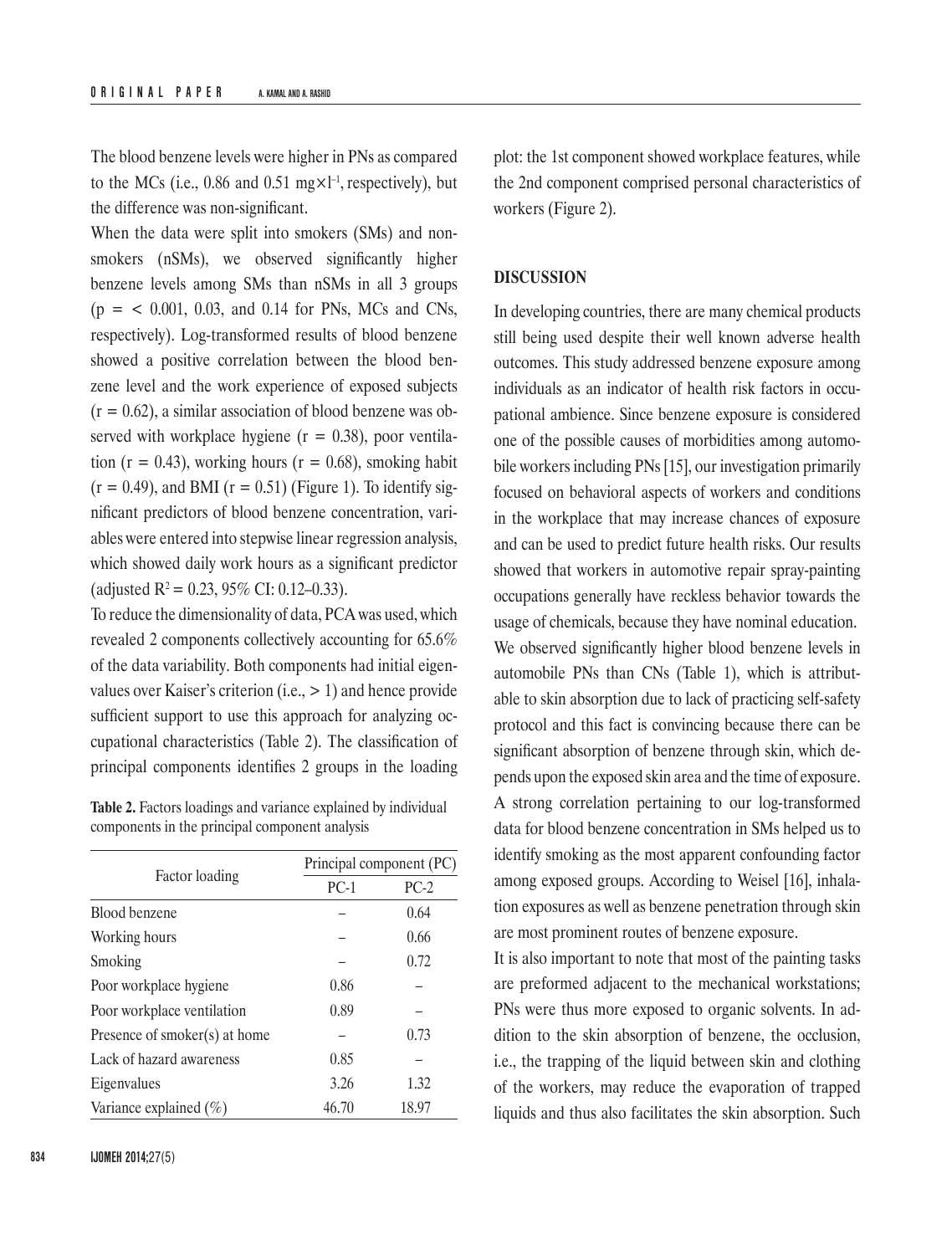

**Fig. 1.** Association between blood benzene levels (log-transformed) and variables of interests, i.e., a) work experience, b) working hours, c) workplace hygiene status, d) ventilation in the workplace, e) workers' smoking status, and f) body mass index (BMI)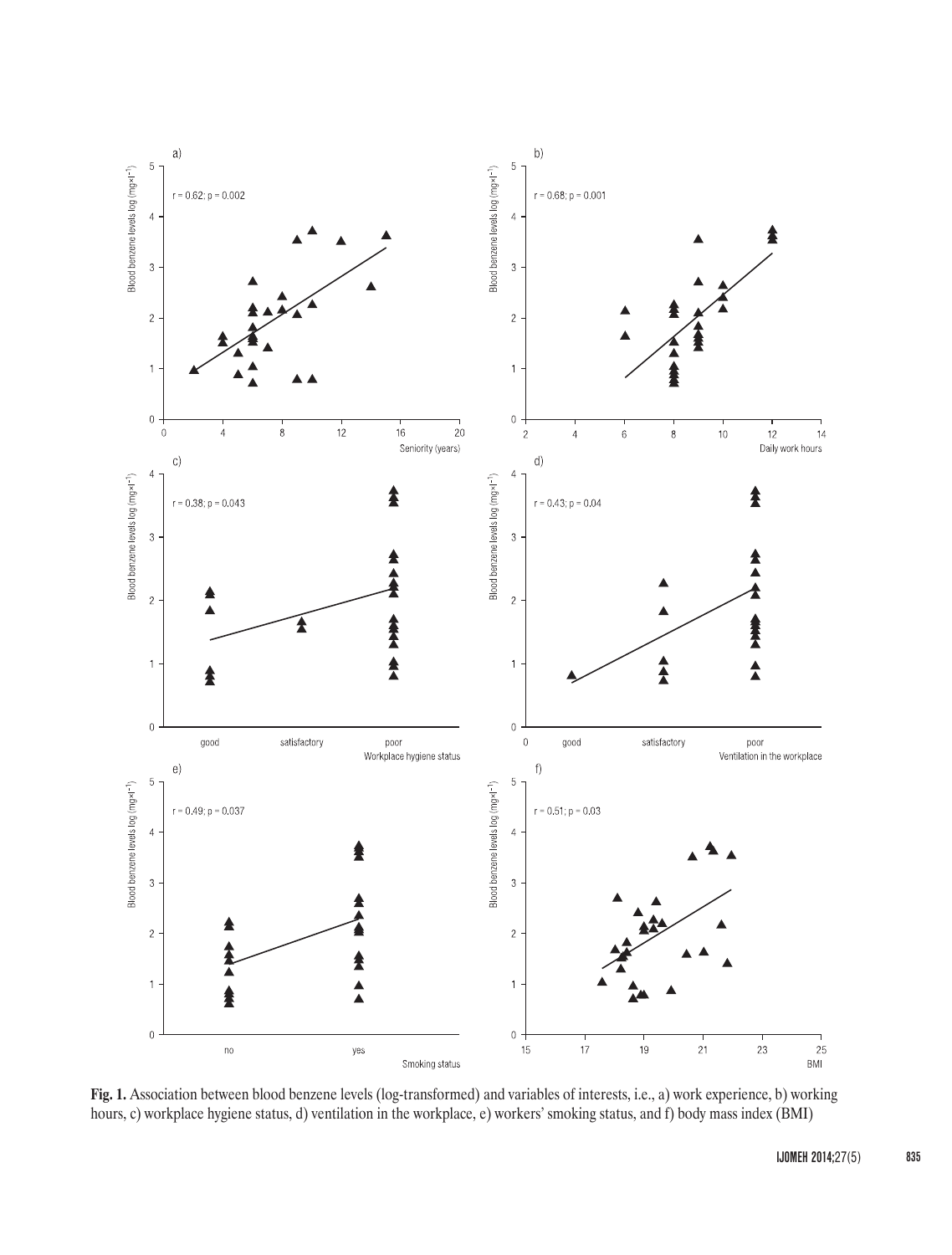

PC – principle component.



absorption is directly proportional to the concentration of substances on the skin. Manufacturing areas and service sectors, like PNs, degreasers, are those fields where the likelihood of dermal exposure is greater [17]. Apart from these facts, we also analyzed the contribution of environmental determinants on which not much information is available in the previous literature; therefore we discussed these factors in detail (Figure 3).

Our results are also confounded by smoking behavior of workers, because it is well known that apart from gasoline



Abbreviations as in Table 1.

**Fig. 3.** Comparison for blood benzene concentrations among smokers (SMs) and non-smokers (nSMs) in each studied group

and petroleum exposure, smoking also enhances the risk of exposure [16]. Environmental exposure to benzene is also a cause of concern to local community. According to our findings, blood benzene levels were much lower in nSMs among the CNs group than SMs. Smoking may therefore be a significant direct cause of exposure to benzene and studies have shown that SMs retained more blood benzene; consequent blood-air association is also threatening to the general population [15].

As mentioned earlier, the workplace parameters are worth monitoring as many cases of exposure are related with workplace ambience. For instance poor ventilation, which may be defined as a low level of exhaust system or no exhaust system at all, and relying merely upon natural ventilation [18] can enhance exposure significantly. A good source of ventilation in the workplace can thus ensure lower exposure to organic solvents.

In our study, several deficiencies were observed in the ventilation system in workplaces, and we also noticed that most of the visited painting sites were either adjacent to or within auto-repair stations, which possibly enhanced exposure to inhalable aerosol, although most of spray painting is carried out by keeping the minimal contact of the body parts with the cars. However, the level of airborne chemicals always remains high during the whole phase of a painting shift. A positive correlation  $(r = 0.42)$  of our log-transformed data (Figure 1) with poor ventilation status gives us a clear association of the aforementioned scenario and a picture of expected future risk.

The lack of awareness among workers concerning the proper handling of chemicals coupled with poor ventilation in the workplaces increased the chances of benzene body burden manifold. The benzene concentration (and that of some other aromatic compounds) is more likely to get increased in blood of spray PNs, which seems apparent from our analysis. The cluster of items regarding component 1 of PCA represents a definite role of poor workplace ambience in terms of substandard hygiene in association with prolonged work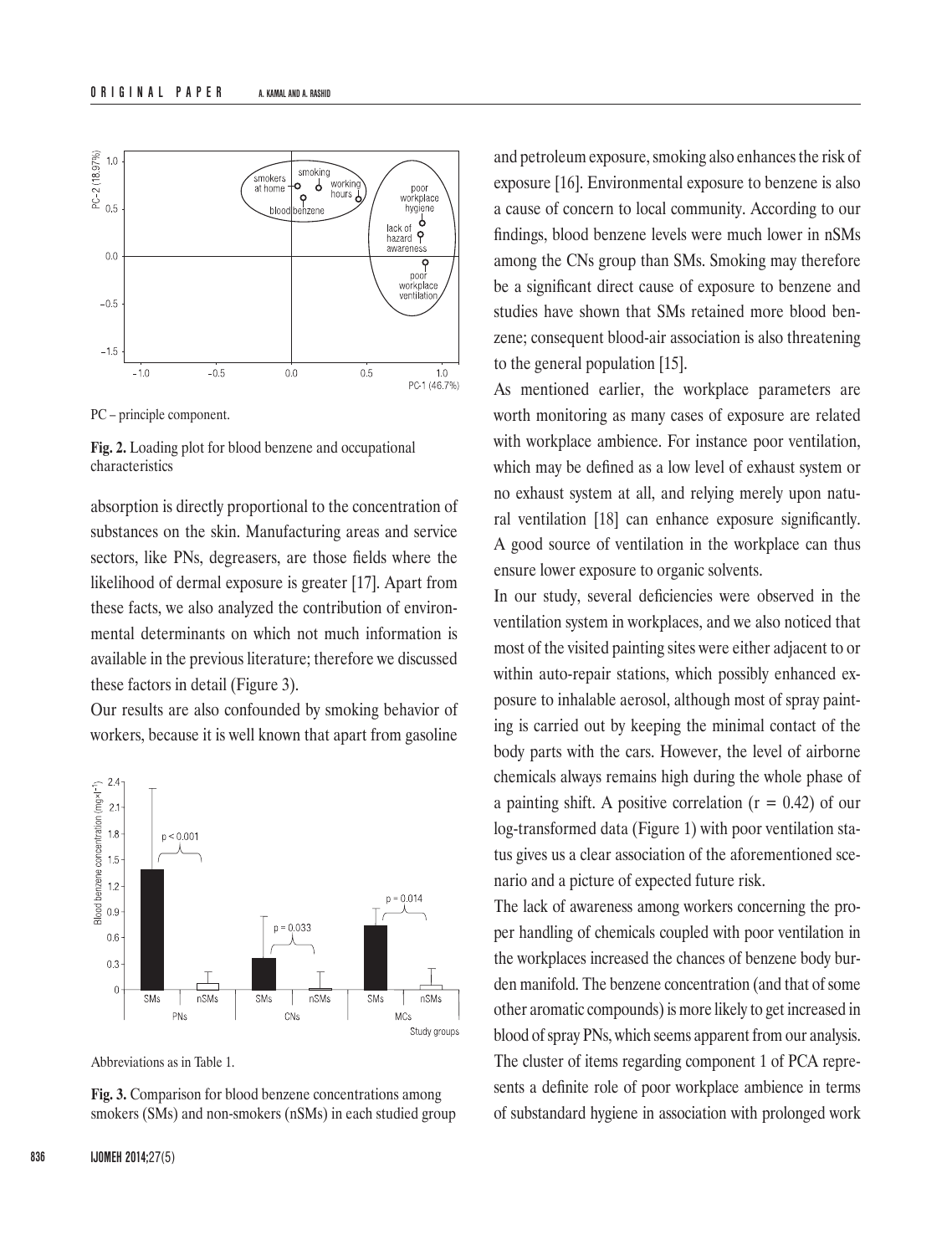hours and smoking as probable causes of rising blood benzene concentration of workers. The prevailing risk factors identified in PCA demand proper ventilation in workplaces as immediate intervention. In this context, the presence of open windows could prove substantially useful and this could be further improved by mechanical exhaust systems [8].

According to the Environmental Protection Agency [19], chemicals like benzene at painting booths should be monitored for keeping exposure within minimum limits. In this study, we found no rules and regulations regarding workers' safety being practiced at all sites visited. In addition, poor ventilation further aggravated the working conditions to a much lower level than standard hygiene environment. Our results showed that workplace hygiene is worth relating with the extent of exposure, as chemical residues that settle down or spills directly into workplace surroundings smear floor and furniture, etc., and if no proper maintenance is done to restore hygiene and tidiness in the workplace, it will become a long-term source of exposure. Low level air circulations contribute to humid ambience, and thus the airborne ratio of contaminants may get heavily increased.

According to the Health and Safety Executive [9], workplace hygiene is an important determinant of exposure. Not only the overall workplace cleanliness, but that of workplace furniture should also be properly maintained. Similarly, the surface of floors, walls and ceilings must be kept free from residues and waste by proper maintenance. The use of waste storage receptacle must also be kept in practice in workplaces, since it helps in improving the hygiene in the workplace [9]. Our visited workplaces had worse conditions regarding workplace hygiene. The present results reveal a potential higher exposure from ambient environment, as they showed overall poor hygiene (being worse at the painting sites) with higher levels of chemical residues in the surroundings. The results also showed a positive correlation of blood benzene levels with the prevalence of poor hygiene in the workplace  $(r = 0.38)$ . In addition to this, workplaces should have enough space for adequate seating and free movement of workers and also for their swift reaction in case of emergency [9]. A difference between the exposed and un-exposed groups revealed a strong correlation of blood benzene levels with daily working hours and work experience (log-transformed data,  $r = 0.68$  and  $r = 0.62$ , respectively). The stepwise logistic regression analysis showed that every hour spent in such exposed sites significantly predicts the blood benzene level, and contributed to 0.23 units blood benzene concentration during each working hour while keeping other factors constant (Table 3).

**Table 3.** Stepwise linear regression analysis of blood benzene (dependent variable) and working hours (independent predictor)

| Predictor           | B.   | $SE$ of $\beta$        |            |      | $95\%$ CI for B |
|---------------------|------|------------------------|------------|------|-----------------|
| Constant            | 1.34 | 0.450                  | $\sim$ $-$ | 0.44 | 2.24            |
| Daily working hours |      | $0.23$ $0.054$ $0.48*$ |            | 0.12 | 0.33            |

SE – standard error; CI – confidence interval.

Dependent variable – benzene concentrations in blood.  $R^2 = 0.24$ ; Adjusted  $R^2 = 0.23$ ; F (1,58) = 18.25.  $*$  p = 0.004.

According to Wan et al. [20], BMI and the duration of exposure are among those factors which may impact the prognosis of chronic benzene poisoning in genetically susceptible persons. Lin et al. [21] found in his study that the blood-air association with benzene and other related derivatives are influenced by smoking, age and also by BMI. Therefore, this study shows that the blood level of xenobiotics is influenced by a number of factors related with the occupational environment.

### **CONCLUSIONS**

This study highlights the issue of benzene exposure in Pakistan for the 1st time, concluding that exposure of PNs to benzene is highly influenced by the workplace ambience and the lack of hazard awareness and risk perception by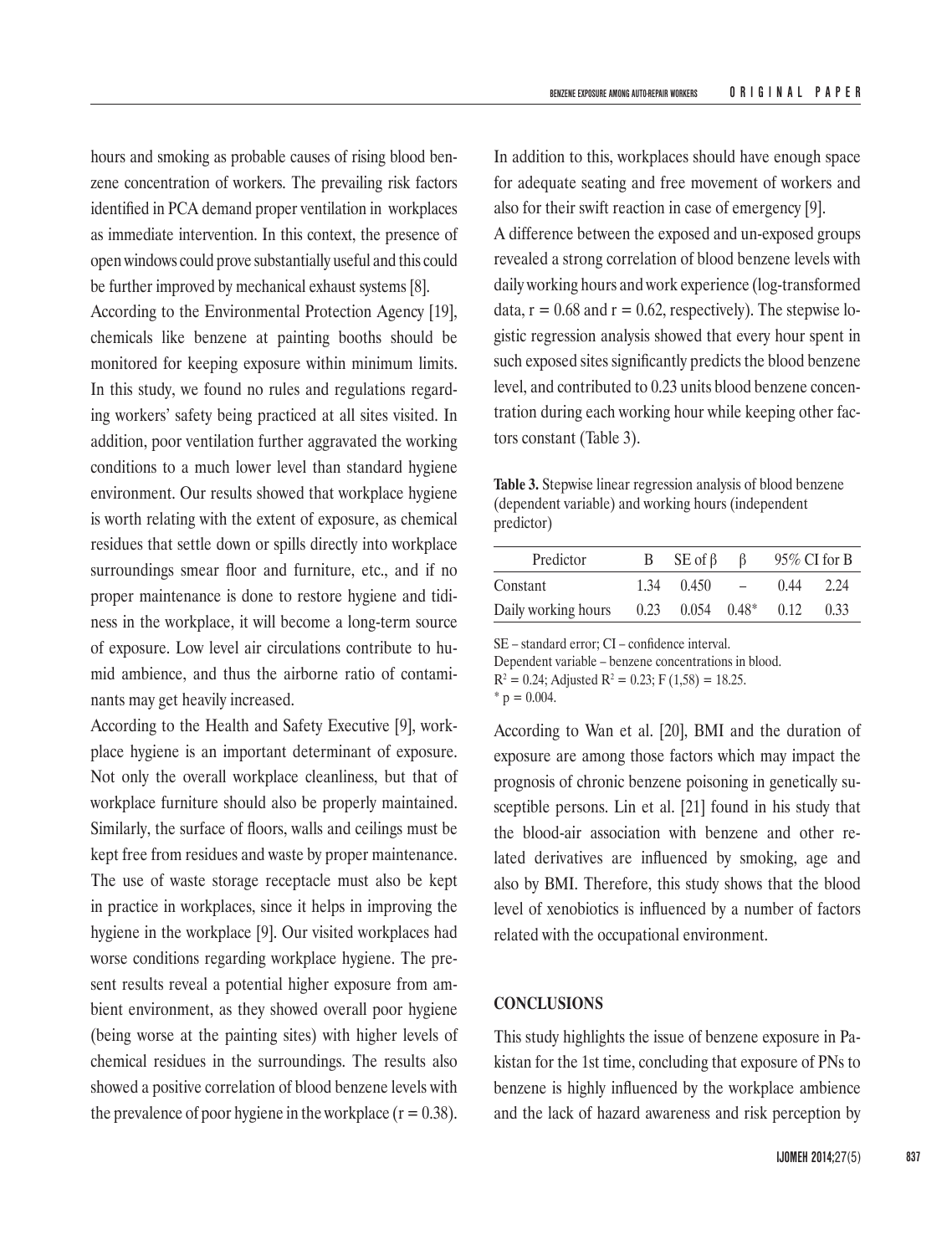workers in the workplaces. Due to poor air circulation in the workplace surroundings, and no use of self-protecting equipment on the part of the workers, the exposure risk via dermal and inhalation routes remains high. In addition, the exposure to chemicals like benzene and lead is enhanced by active and/or passive smoking. In countries like Pakistan, there is a dire need to create awareness among workers regarding the hazards associated with smoking in such workplaces and to ensure that the workers are well equipped with self-protecting equipments, especially in chemicals-influenced workplaces.

#### **REFERENCES**

- 1. Kamal A, Malik RN, Fatima N, Rashid A. Chemical exposure in occupational settings and related health risks: A neglected area of research in Pakistan. Environ Toxicol Pharmacol. 2012;34(1):46–58, [http://dx.doi.org/10.1016/j.etap.](http://dx.doi.org/10.1016/j.etap.2012.02.009) [2012.02.009.](http://dx.doi.org/10.1016/j.etap.2012.02.009)
- 2. Kamal A, Qayyum M, Cheema IU, Rashid A. Biological monitoring of blood naphthalene level as a marker of occupational xposure to PAHs among car-mechanics and spray painters in Rawalpindi. BMC Public Health. 2011;11:467, <http://dx.doi.org/10.1186/1471-2458-11-467>.
- 3. Kamal A, Malik RN. Hematological evidence of occupational exposure to chemicals and other factors among autorepair workers in Rawalpindi, Pakistan. Osong Pub Health Res Persp. 2012;3(4):229–38, [http://dx.doi.org/10.1016/j.phrp.](http://dx.doi.org/10.1016/j.phrp.2012.10.003) [2012.10.003.](http://dx.doi.org/10.1016/j.phrp.2012.10.003)
- 4. Vitali M, Ensabellal F, Stella D, Guidotti M. Exposure to organic solvents among handicraft car PNs: A pilot study in Italy. Ind Health. 2006;44:310–7, [http://dx.doi.org/10.2486/](http://dx.doi.org/10.2486/indhealth.44.310) [indhealth.44.310](http://dx.doi.org/10.2486/indhealth.44.310).
- 5. Karakitsios SP, Delis VK, Kassomenos PA, Pilidis GA. Contribution to ambient benzene concentrations in the vicinity of petrol stations: Estimation of the associated health risk. Atmosph Environ. 2007;41:1889–902, [http://dx.doi.org/10.](http://dx.doi.org/10.1016/j.atmosenv.2006.10.052) [1016/j.atmosenv.2006.10.052](http://dx.doi.org/10.1016/j.atmosenv.2006.10.052).
- 6. Kang SK, Lee MY, Kim TK, Lee JO, Ahn YS. Occupational exposure to benzene in South Korea Chem Biol Interact. 2005;153–4:65–74, [http://dx.doi.org/10.1016/j.cbi.](http://dx.doi.org/10.1016/j.cbi.2005.03.011) [2005.03.011](http://dx.doi.org/10.1016/j.cbi.2005.03.011).
- 7. Figa-Talamanca I, Salera EA. Exposure to benzene among workers in a petroleum transport company. J Occup Health. 2001;43:53–5,<http://dx.doi.org/10.1539/joh.43.53>.
- 8. Kalnas J, Teitelbaum DT. Dermal absorption of benzene: Implications for work practices and regulations. Int J Occup Environ Health. 2000;6(2):114–21, [http://dx.doi.org/10.1179/](http://dx.doi.org/10.1179/oeh.2000.6.2.114) [oeh.2000.6.2.114.](http://dx.doi.org/10.1179/oeh.2000.6.2.114)
- 9. Health and Safety Executive. Workplace health, safety and welfare: A short guide for managers INDG244(rev2) [Internet]. HSE; 2000 [cited 2014 Jan 23]. 2 p. Available from: [www.hse.gov.uk/pubns/indg244.pdf](http://www.hse.gov.uk/pubns/indg244.pdf).
- 10. Lee CC, Lin WT, Liao PC, Su HJ, Chen HL. High average daily intake of PCDD/Fs and serum levels in residents living near a deserted factory producing pentachlorophenol (PCP) in Taiwan: Influence of contaminated fish consumption. Environ Pollut. 2006;141:381–6, [http://dx.doi.org/](http://dx.doi.org/10.1016/j.envpol.2005.08.032) [10.1016/j.envpol.2005.08.032.](http://dx.doi.org/10.1016/j.envpol.2005.08.032)
- 11. Garg P, Dubey R, editors. Hazards identification and control measures in chemical (industrial) workplaces; industrial disaster risk managment, Theme-3. Capacity Development Programme for industrial Disaster Risk Management (iDRM) inWEnt-gtz-ASEM, Germany division of environmental energy and water [cited 2010 May 20]. Available from: http://[www.dmibhopal.nic.in.](http://www.dmibhopal.nic.in/)
- 12. Hoet P, de Smedt E, Ferrari M, Imbriani M, Maestri L, Negri S, et al. Evaluation of urinary biomarkers of exposure to benzene: Correlation with blood benzene and in influence of confounding factors. Int Arch Occup Environ Health. 2009;82:985–95, [http://dx.doi.org/10.1007/s00420-008-0381-6.](http://dx.doi.org/10.1007/s00420-008-0381-6)
- 13. Tunsaringkarn T, Ketkaew P, Suwansaksri J, Siriwong W, Rungsiyothin A, Zapuang K, et al. Chromosomal damage risk assessment to benzene exposure among gasoline station workers in Bangkok metropolitan, Thailand. J Environ Earth Sci. 2011;1(2):37–44.